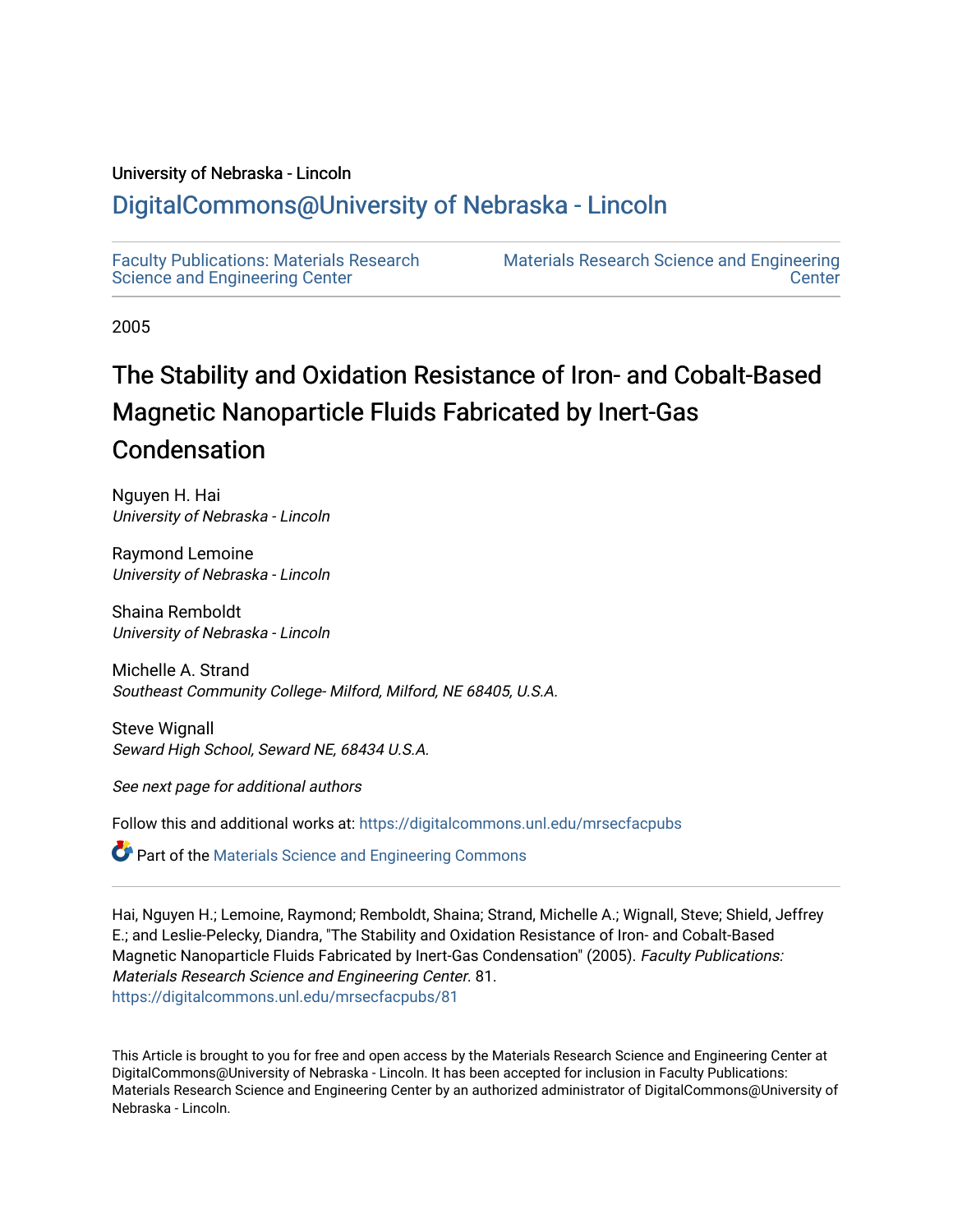#### Authors

Nguyen H. Hai, Raymond Lemoine, Shaina Remboldt, Michelle A. Strand, Steve Wignall, Jeffrey E. Shield, and Diandra Leslie-Pelecky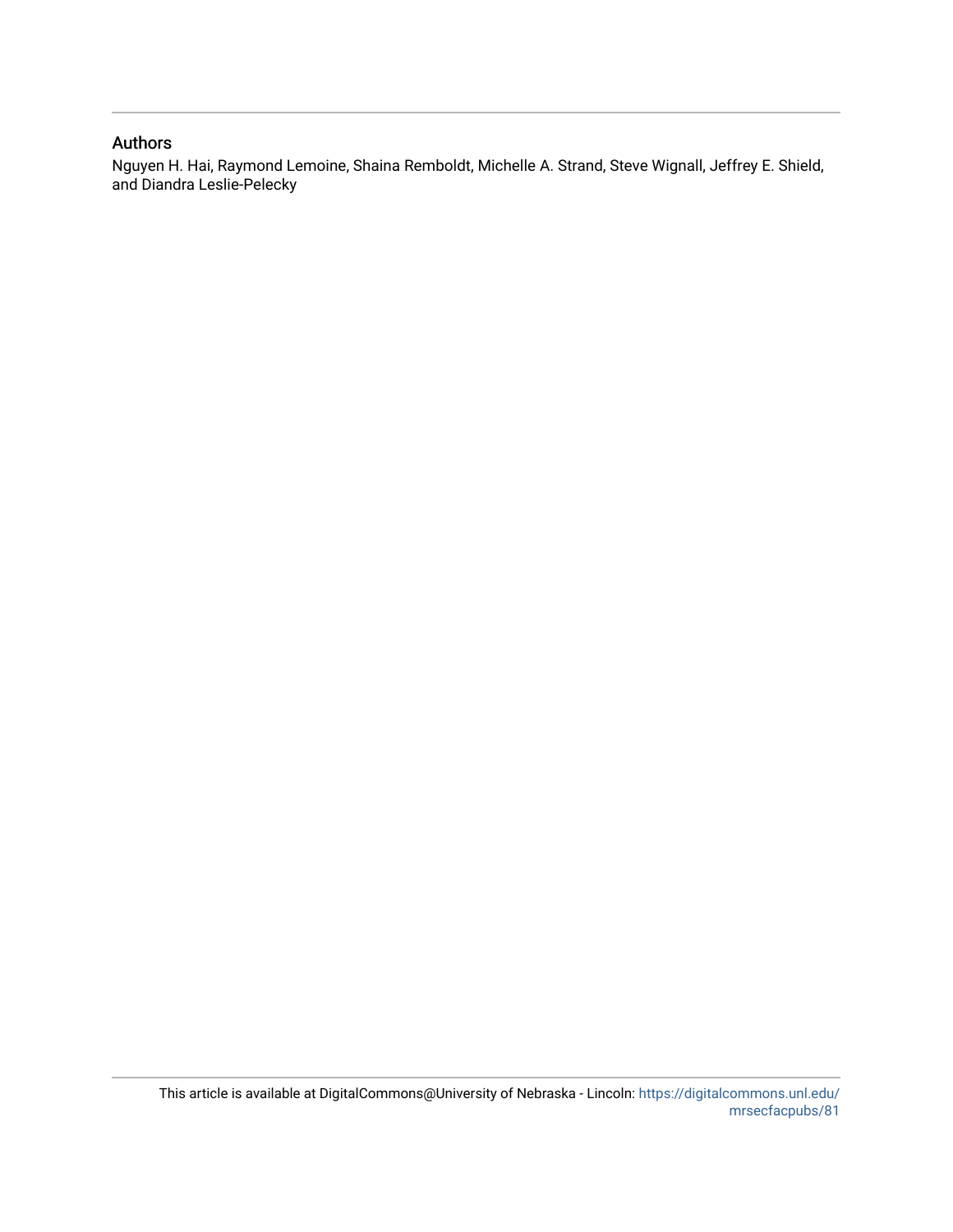### **The Stability and Oxidation Resistance of Iron- and Cobalt-Based Magnetic Nanoparticle Fluids Fabricated by Inert-Gas Condensation**

Nguyen H. Hai<sup>1</sup>, Raymond Lemoine<sup>1</sup>, Shaina Remboldt<sup>1</sup>, Michelle A. Strand<sup>2</sup>, Steve Wignall<sup>3</sup>, Jeffrey E. Shield<sup>4</sup>, and Diandra Leslie-Pelecky<sup>1</sup>

<sup>1</sup>Department of Physics & Astronomy and Center for Materials Research & Analysis, University of Nebraska – Lincoln, Lincoln NE 68588-0111, U.S.A.

<sup>2</sup> Southeast Community College-Milford, Milford, NE 68405, U.S.A.

3 Seward High School, Seward NE, 68434 U.S.A.

<sup>4</sup>Department of Mechanical Engineering and Center for Materials Research & Analysis, University of Nebraska – Lincoln, Lincoln NE 68588-0656, U.S.A.

#### **ABSTRACT**

Magnetic nanoparticle fluids have numerous biomedical applications, including magnetic imaging, drug delivery, and hyperthermia treatment for cancer. Ideal magnetic nanoparticle fluids have well-separated, biocompatible nanoparticles with a small size distribution that form a stable colloid. We have combined inert-gas condensation, which produces nanoparticles with low polydispersity, with deposition directly into a surfactant-laden fluid to prevent agglomeration. Iron, cobalt, and iron-nitride nanoparticle fluids fabricated using inert-gas condensation have with mean particle sizes from 5-50 nm and remain stable over long periods of time. Iron and cobalt nanoparticles oxidize on exposure to air, with oxidation rates dependent on surfactant type and concentration. Iron-nitride fluids are more oxidation and corrosion resistant, while retaining the same high degree of colloidal stability. Magnetic properties vary depending on the nanoparticle size and material, but can be varied from superparamagnetic to ferromagnetic with coercivities on the order of 1000 Oe. In addition to future biomedical applications, inertgas condensation into fluids offers the opportunity to study interparticle interactions over a broad range of intrinsic materials parameters and interparticle separations.

#### **INTRODUCTION**

Magnetic nanoparticle fluids have a wide variety of biomedical applications, including magnetic imaging, sorting, targeting, and hyperthermia [1-3]. The majority of fluids currently used are iron oxides due to their high degree of biocompatibility; however, applications requiring magnetic targeting (such as drug delivery) would benefit greatly from nanoparticle fluids with higher magnetic moments than available from iron oxides. Chemical synthesis and mechanical grinding are common fabrication methods; however, some chemical reactions limit the materials that can be made, and many are restricted to small particle sizes. Mechanical grinding, while able to produce large amounts of material, has the disadvantage of producing large particle-size distributions. Physical-vapor-deposition methods such as inert-gas condensation offer fine control over particle-size distribution, mean particle size, and can form nanoparticles from a variety of different types of materials.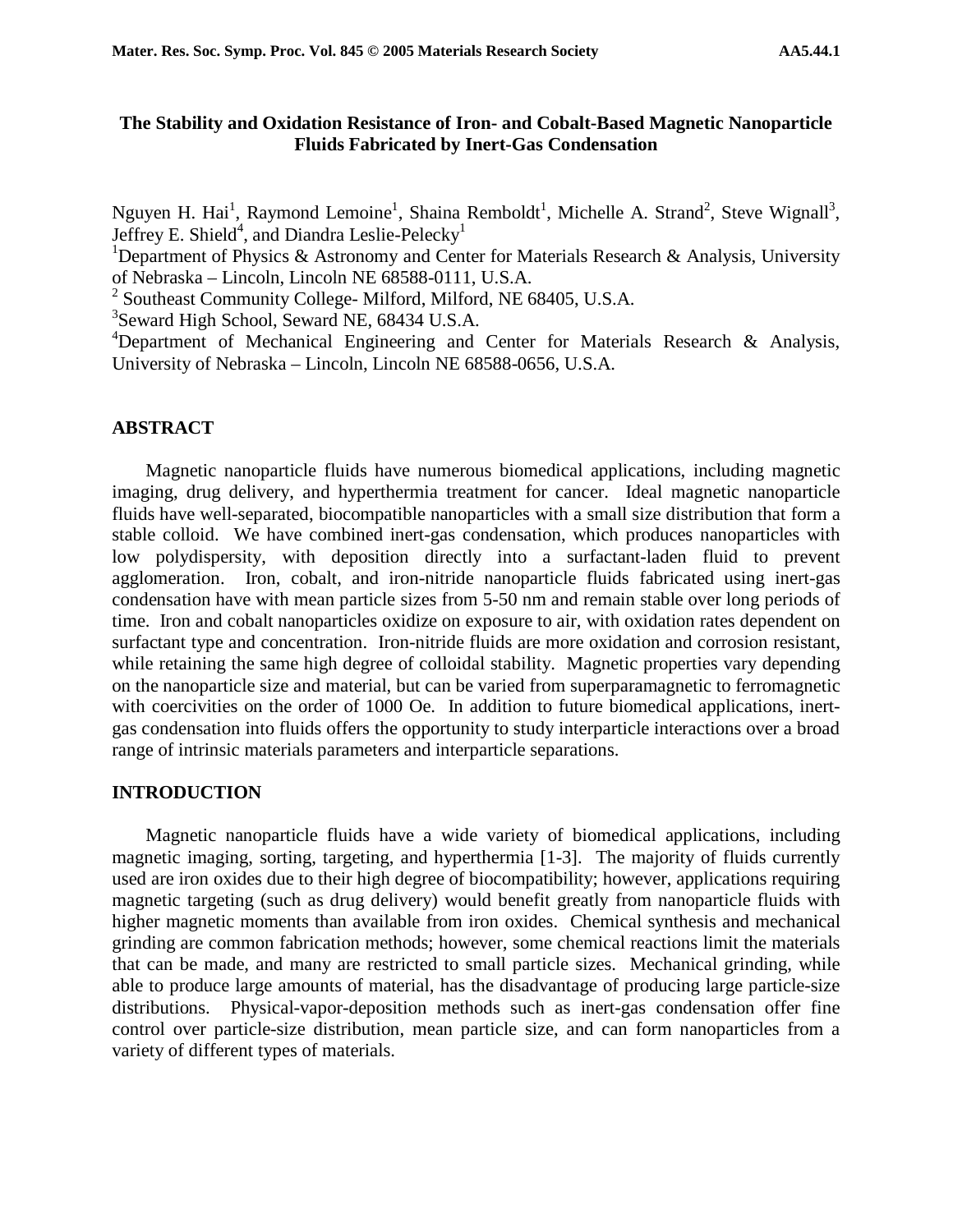#### **SAMPLE PREPARATION**

Inert-gas condensation is a process in which an atomic vapor is ejected into a inert gas (often Ar and/or He) at pressures on the order of  $10^{-1}$  torr [4,5]. The vapor atoms thermalize via collisions with the inert gas and form uniformly sized clusters. Clusters can be collected on a liquid-nitrogen-cooled coldfinger and compacted to form a solid, or deposited as a film on a substrate with or without a matrix material. Inert-gas condensation can be used to make clusters of virtually any material that can be vaporized by thermal evaporation, e-beam evaporation or sputtering, including ordered magnetic alloys [6,7]. The ultra-high-vacuum-based technique can produce 10-30 mg of magnetic clusters per hour, with a trade-off between amount of clusters produced and the breadth of the particle-size distribution. Reactive sputtering can be used to form oxides and nitrides, which allows fabrication of a broad variety of materials [8].

Magnetic fluids, especially for *in vivo* applications, must have well-dispersed, separated clusters that remain stable in the fluid. Collecting clusters on a coldfinger inevitably produces some degree of agglomeration. Depositing clusters on a drum rotating into a trough containing a surfactant-laden fluid eliminates agglomeration and produces a well-dispersed magnetic fluid in a single step [9]. Figure 1 shows a schematic illustration of inert-gas condensation into a fluid/surfactant mixture. The vapor atoms (1) collide with inert-gas molecules to form clusters (2) that land on a fluid-coated drum (3). The drum rotates into a cooled reservoir containing oil and surfactant (4). Varying the types of oil and surfactants affects mean particle size and dispersability. Inert-gas-condensed clusters can have mean sizes from  $5 - 50$  nm, with the mean particle size controlled by the sputtering pressure, type of inert gas, distance between the gun and the substrate, and the sputtering power.

A turbomolecular or diffusion pump is used to reduce the base pressure to  $\sim 10^{-7}$  torr, and to control the inert-gas pressure during deposition. The initial evacuation of the vacuum chamber degases the fluid/surfactant mixture. A shutter in front of the sputter source allows presputtering of the target so that any oxides on the target surface are removed prior to making the magnetic fluid. Octoil<sup>®</sup> (vapor pressure =  $10^{-7}$  torr) or Octoil-S<sup>®</sup> (vapor pressure =  $10^{-8}$  torr) diffusion pump oil is introduced using a load-lock system that allows transfer to and from the vacuum chamber without breaking vacuum or exposing the fluid to air. After sputtering, the fluid is decanted under vacuum into a flask and transferred into an argon-filled glovebox. For biomedical applications, ligand exchange can be used to transfer the nanoparticles into an aqueous-based fluid.



**Figure 1**. Schematic illustration of cluster formation via inert-gas condensation into a liquid.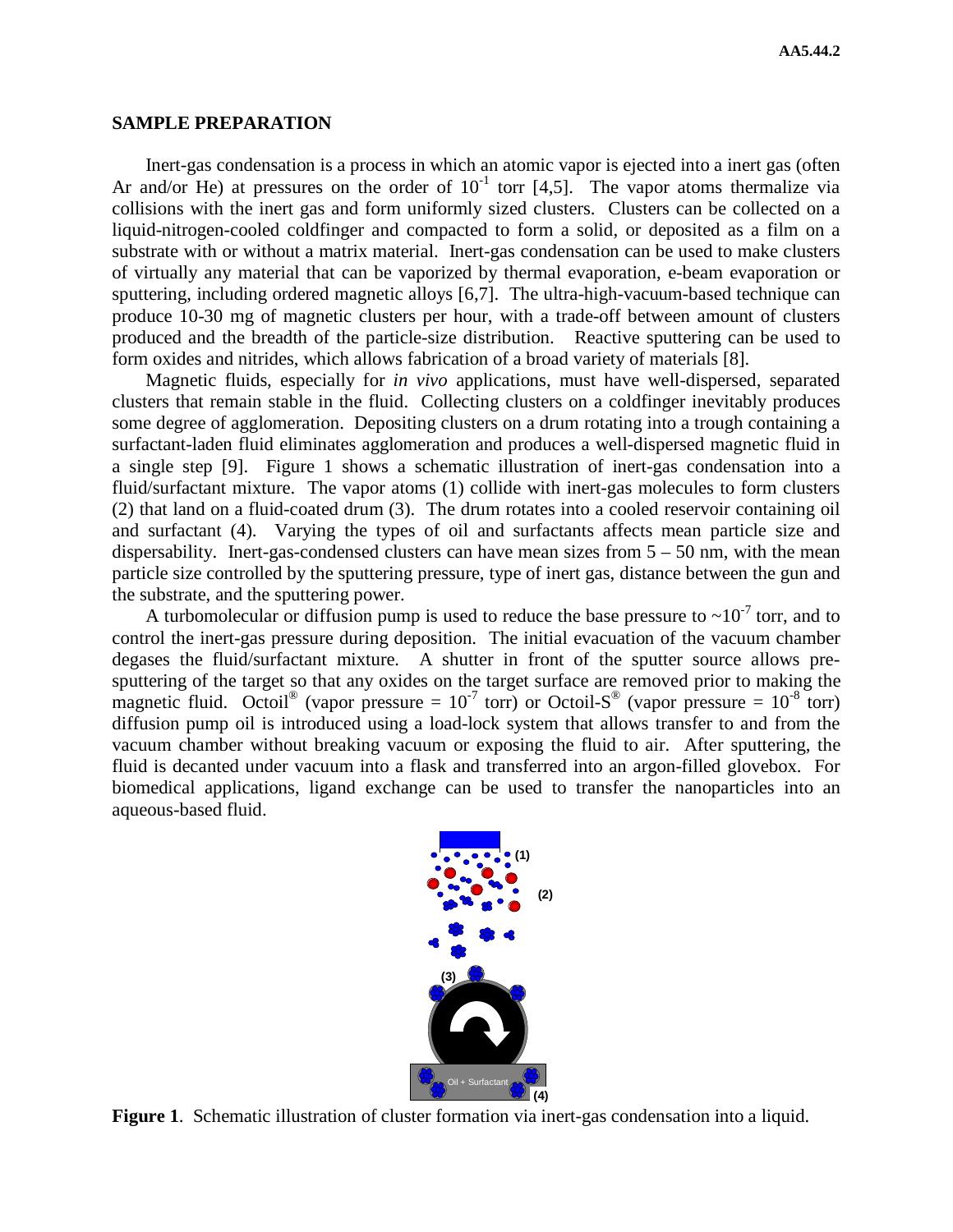Atomic absorption spectroscopy is used to determine the concentration of metal in the fluids. Structure is determined using a Rigaku D-MAX-B x-ray diffractometer and a JEOL 2000 transmission electron microscope. TEM samples are made by flocculating the fluid using acetone, and separating the nanoparticles from the fluid via centrifugation. Magnetic measurements are made using a SQUID susceptometer and an alternating-gradient force magnetometer. Fluids are sealed in polyethylene bags for measurement.

#### **DATA AND DISCUSSION**

Fe, Co and Fe<sub>x</sub>N (x = 3, 4) fluids with particle sizes from  $5 - 50$  nm have been fabricated using inert-gas condensation into a fluid. Transmission Electron Microscopy (TEM) shows that the particles are spherical with narrow size distributions. Figure 2 shows a TEM picture of cobalt nanoparticles with mean particle size  $42 \pm 3$  nm. The room-temperature magnetic properties of iron and cobalt fluids vary with particle size from superparamagnetic to ferromagnetic. The temperature-dependent magnetization shows irreversibility between the field-cooled and zero-field-cooled susceptibility, and a broad peak at low temperatures [10].



**Figure 2**: TEM picture of cobalt nanoparticles made in Octoil with 10 vol. % Brij-92.

Iron nitride has generated significant interest as a high-moment material, including spirited debates over the existence and properties of the  $Fe<sub>16</sub>N<sub>2</sub>$  phase [11]. Regardless of whether an extraordinarily high-moment phase exists, a number of  $Fe_{1-x}N_x$  phases offer significantly higher moments than iron oxides and less potential for oxidation than pure iron.  $Fe_{1-x}N_x$  nanoparticles have been fabricated by different techniques, including mechanical alloying, evaporation into liquids, laser pyrolysis, plasma CVD, and chemical synthesis [8,12,13].

We have fabricated Fe<sub>4</sub>N and Fe<sub>3</sub>N fluids using reactive sputtering from an iron target. Argon and nitrogen gases are used simultaneously during nanoparticle fabrication, with different phases obtained by varying the argon-nitrogen ratio. Phase determination is made in samples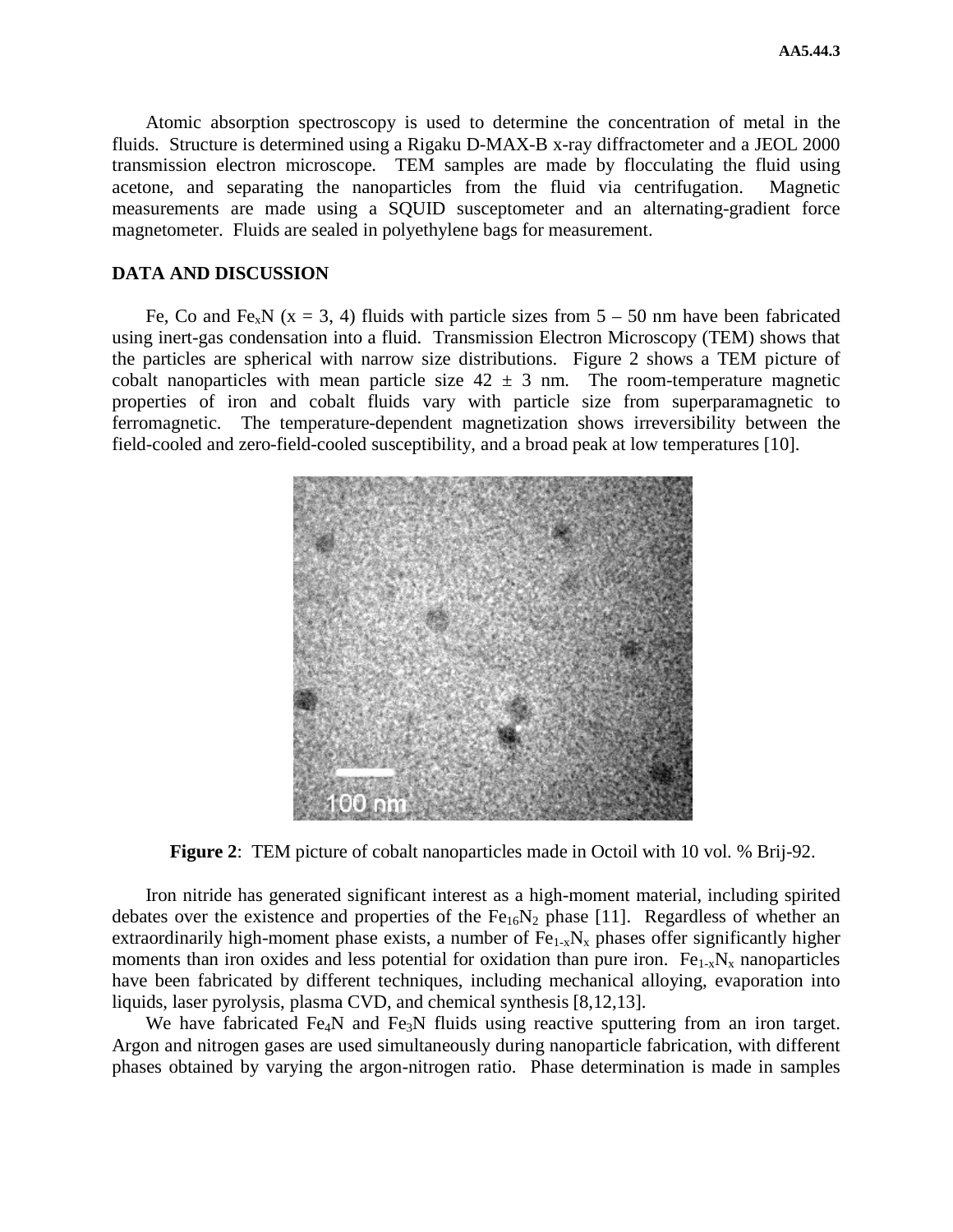sputtered directly onto a substrate to allow x-ray diffraction measurements, and by electron diffraction from flocculated samples in a transmission electron microscope.

Fe3N fluids made in Octoil with 25 vol. % Korantin-SH surfactant have a mean particle size of 14 nm and a coercivity on the order of 1000 Oe at room temperature. Figure 3a shows the electron diffraction pattern from a Fe4N sample made in Octoil-S with 20 vol. % oleic acid as the surfactant and a mean particle size of approximately 10 nm. Figure 3b shows the magnetization as a function of field at room temperature for the same Fe4N fluid. Curve 1 (open circles) shows the as-measured data, which includes a diamagnetic background due to the oil, surfactant and the polytheylene bag containing the sample. Curve 2 (solid squares) shows the data after the diamagnetic background has been subtracted.



**Figure 3**: (a) Electron diffraction pattern for Fe<sub>4</sub>N magnetic fluid with 10-nm particles. (b) Magnetization as a function of magnetic field for the same Fe<sub>4</sub>N fluid at room temperature. Curve 1 is the as-measured data, including contributions from the fluid, surfactant and measuring bag, while curve 2 shows the data after this diamagnetic background has been removed.

#### **Oxidation, dispersibility and stability**

We have studied a variety of surfactant/fluid combinations to determine their ability to improve dispersibility, stability and oxidation resistance. Fluids studied include Octoil<sup>®</sup>, Octoil- $S^{\otimes}$  and Dow Corning 704, which differ primarily in terms of their viscosity and vapor pressure. The surfactants used span a range of HLB (hydrophilic-lipophilic balance) values and include oleic acid (HLB=1), Brij-92 (HLB=4.9), Span 60 (HLB=4.9), Span 20 (HLB=8.6), Hamposyl-O (HLB=9.6) and Korantin-SH (HLB=9.6). Surfactants were studied at concentrations from 1 to 30 vol. %.

The oxidation resistance of iron and cobalt fluids is strongly affected by the surfactants used. The magnetization of iron fluids exposed to air for 15 minutes and then stored under argon is approximately the same as that of fluids that have not been exposed to air; however, leaving an iron fluid exposed to air for 24 hours changes in the fluid from a golden to a dark brown color. Figure 4a shows the change in saturation magnetization  $M_s$  as a function of time relative to the magnetization of the same sample immediately after fabrication for an iron fluid made with different volume percentages of the surfactant Brij-92. The mean particle size of the iron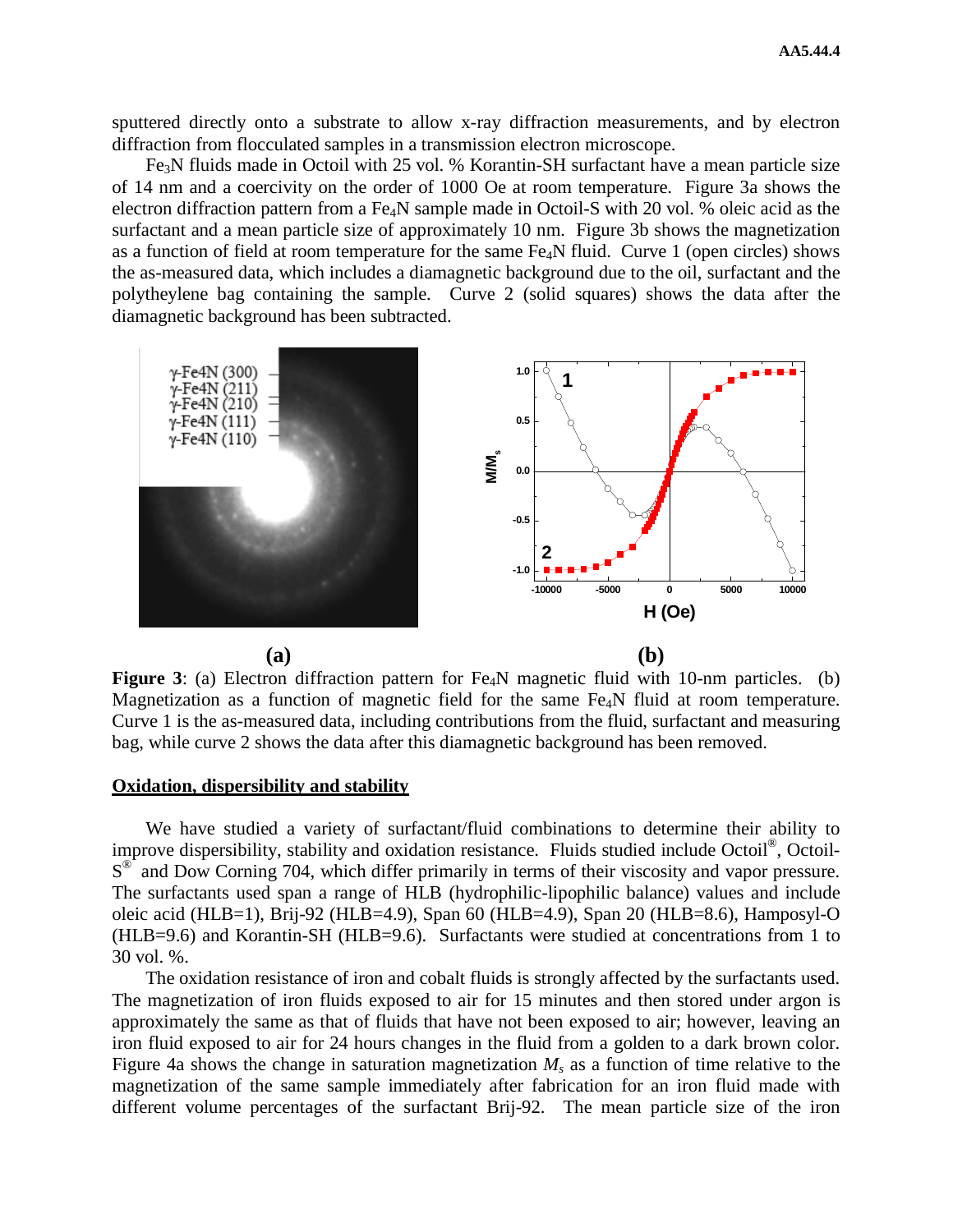nanoparticles in all samples was approximately 15 nm and all were made using Octoil as the base fluid. A significant degradation of magnetization is observed after only two days, with the magnitude of the decrease increasing as the volume fraction of the surfactant decreases. No significant improvement in oxidation resistance is observed for volume fractions greater than 20 vol. % of Brij-92. Figure 3b shows that different surfactants have significantly different effects on oxidation. Hamposyl-O at a concentration of 5 vol. % prevents oxidation better than 20 vol. of % Brij-92. This likely is due to the difference in chemical reactivity and conformation of the different surfactants. The mean magnetic volume was determined by fitting the magnetization as a function of temperature to Langevin functions weighted by a log-normal distribution of particle sizes. Assuming no change in the anisotropy, a 1.5-nm non-magnetic shell develops over three weeks.



**Figure 4**: (a) The change in magnetization of Brij-92-coated iron fluids as a function of time in air. (b) The change in magnetization of iron fluids coated with different surfactants as a function of time in air. The vertical axis in both graphs is the saturation magnetization relative to the value immediately after fabrication.

The behavior of hysteresis loops of cobalt fluids under field cooled (FC) and zero-fieldcooled (ZFC) conditions is consistent with oxidation as the source of the decrease in magnetic properties. Cobalt fluids show minimal changes in the magnetization on the time scale of a week; however, after five months in air, the coercivity at 10 K for a cobalt fluid with a mean particle size of 42 nm decreased from 100 Oe to 20 Oe. The hysteresis loop showed a significant shift when measured after field cooling, which is consistent with exchange biasing due to an oxided layer around the nanoparticle core [14].

Since the particle size can be varied easily, controlled oxidation (or nitrogenation) of the surface is one option for passivating iron and cobalt nanoparticles; however, iron-nitride nanoparticle fluids have significantly better oxidation resistance relative to iron nanoparticle fluids. A detailed study of the time-dependence of magnetization of air-exposed iron-nitride nanoparticle fluids is in progress, but there appears to be little change in the magnetic properties of iron-nitride fluids with exposure to air. Iron-nitride fluids also show enhanced corrosion resistance. Atomic absorption spectroscopy (AAS), which is used to determine the concentration of Fe or Co present in a nanoparticle fluid, requires dissolving the nanoparticles in acid. Fe and